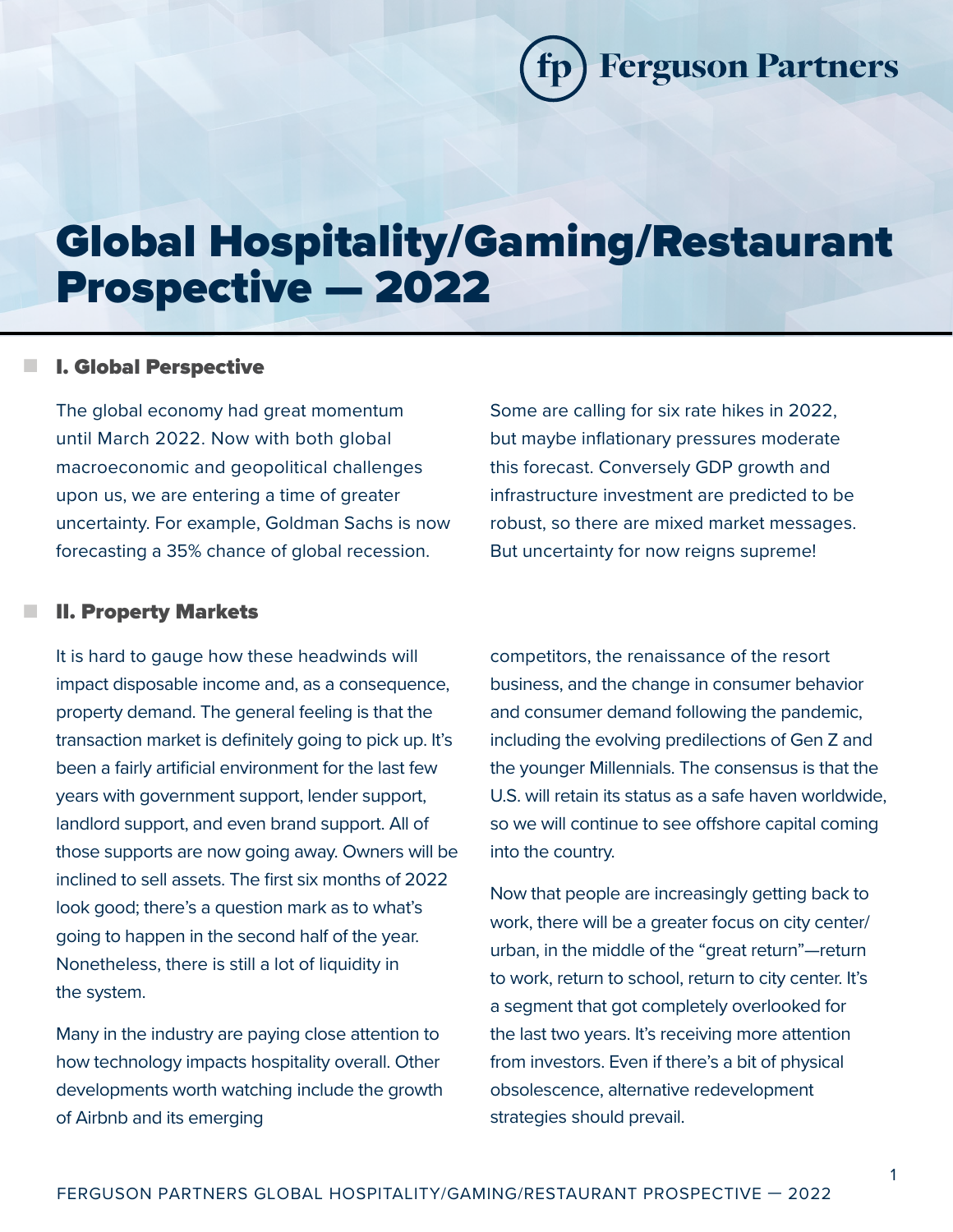## n III. Optimism Ahead? Technology's Contribution

On the technology front, the greatest surprise has been monitoring average daily rate and management's ability to build and grow rate in all segments during the pandemic. Clearly there is better yield management today. That's the data and business analytics that most of the sophisticated operators are leveraging.

There is also a focus on employee and guest safety and how technology has played a role in terms

**IV. Sectors** 

## **A. Hospitality**

There's \$2.7 trillion of pent-up savings in the United States. And clearly that's driven a lot of leisure activity. The borders are open, but nonetheless there has been just a modest uptick in business. Operating companies are excited and hopeful about this summer. In addition, the cruise industry is "stumbling back," but still at least another year away from any sort of return to normalcy (by 2019 standards). So collectively it speaks to the optimism around 2022.

When Covid hit, the brands stopped renovations. They also cut services and quality. By all

**B. Gaming**

2021 was the best year in the history of the casino business. That's without having meeting business or international business. The demand is overwhelming at times, especially with resorts. Furthermore, the consumer did not find a substitute during the pandemic. The regional casinos all had record years as well. The normalization of gambling in America through sports betting has opened the door of a younger customer who now is frequenting casinos as well.

of cleaning practices and techniques, but also around assaulting employees which has become increasingly problematic. So owners and operators have come together with the AHLA to create initiatives around protecting guests and employees, leveraging technology to help the overall operation, and margins, and address labor issues. The pandemic has driven a lot of this behavior.

accounts, the quality scores for the brands, are the lowest of all time. Furthermore, most smaller investors don't have any capital to renovate their hotels. Hence there is a massive disruption in industry equity values.

Finally, the timeshare business is interesting. If the guests don't show up, the HOAs still get paid. Profit margins continue to go up. The free cash flow is material and given the margins and the stickiness of their clients, this means profitability growth to the owner.

The belief is that the ultimate winners of the sports betting are going to be MGM and Caesars because of their multi-channel ability to attract people.

Relative to sports betting, most believe that there are ultimately going to be two or three players — DraftKings and FanDuel at a minimum. Like Netflix and Uber, it's that same business model where they just invest incredibly, but they're playing for NPV. If they stopped expanding and managed costs, they would generate \$2 billion of EBITDA by 2024.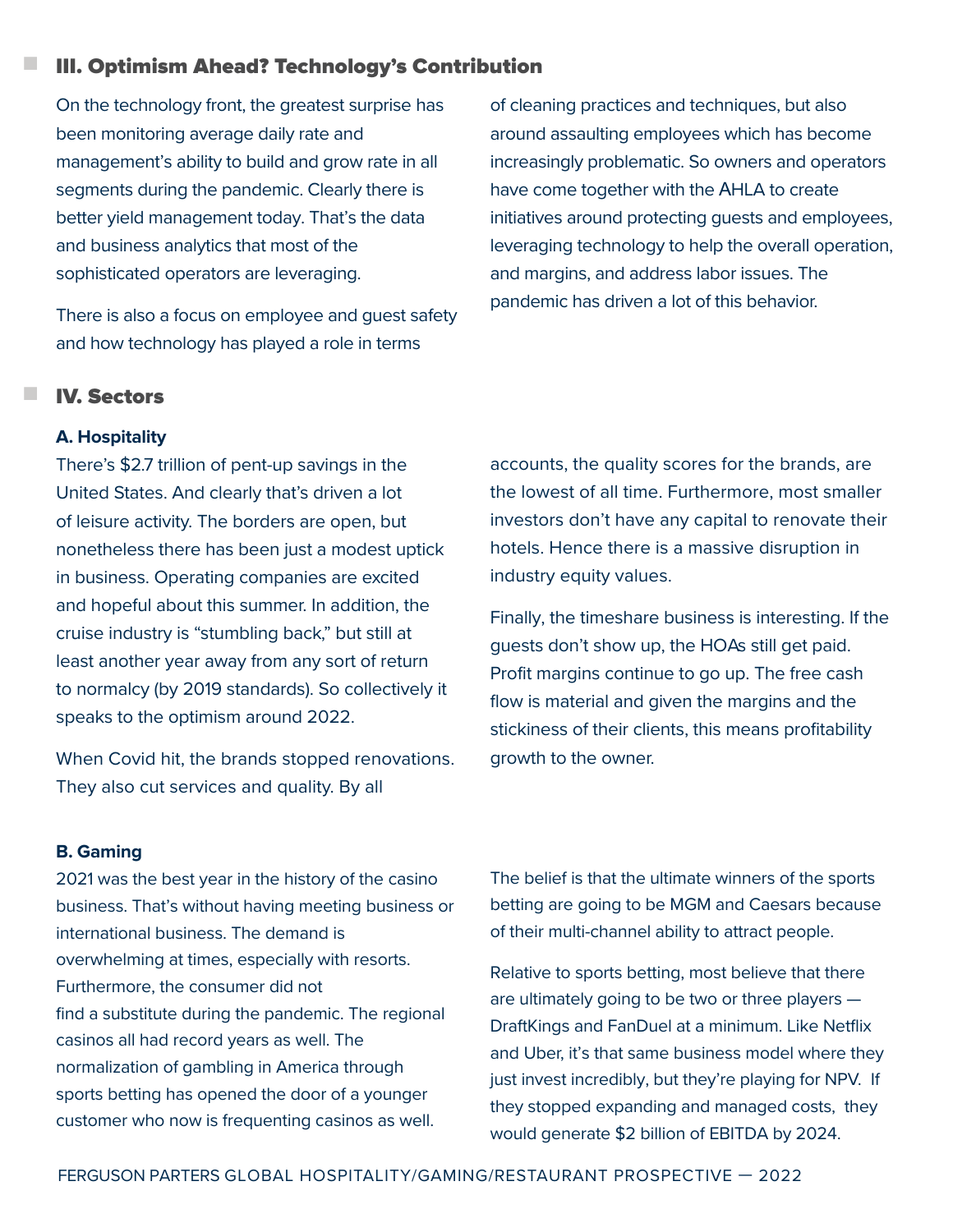#### **C. Resorts**

The best operators/owners are investing in infill locations and elevating quality, service, and member experience: golf, particularly the country club side of golf, below the tip of the pyramid (the 1,000 clubs below the 500-600 high end equity clubs). These renovated infill clubs now generate 30%/40% returns. There's an appetite in these infill locations for luxury experiences.

The driver is the profound appetite for belonging to a familiar environment; it's safe. For all aspects of the club experience, whether it's a city club or a golf and country club, demand is just incredible. And this business really is ripe for consolidation for the first time. It's just about having access to capital.

## **D. Restaurants**

Branded restaurants are the big winners and have consolidated market share against chef-owned restaurants. Every branded restaurant is desperate to grow units. Replacement costs are up 30% to 40% over 2018/2019 levels; it is very expensive to add units. And a number of restaurant companies have reduced their headcount during Covid, in their growth departments, like real estate. Now they're back to grow, grow, grow, but costs are higher, and they don't have the people.

Some owners have raised private equity capital to try to buy empty restaurant properties. Many have found well located empty buildings, but at the

price being asked, a potential buyer can't make any money. Having said this though, adding "Red State" properties has made a big difference to portfolio performance.

The "age of the drive through" has come of its own as well. The technology of the drive-through has become incredibly important. Quick service restaurants did 65% to 75% of their business in 2021 through drive-through facilities. Conceptually, it is more profitable to close the inside of the restaurant and do all delivery or curbside.

## **V. Talent Implications**

The hospitality industry has lost more people than most other industries, especially those industries which flourished during the pandemic (logistics, residential real estate, etc.). So, the talent pool is shrinking and the war on talent has never been more competitive. The areas of momentum in hospitality and related adjacencies include investments, technology, ESG, and customer experience. Relative to technology,

robust data systems now track consumer behavior and there's definitely a convergence between technology and the customer experience. The big focus in ESG has been more along the lines of DEI, which obviously impacts all hiring, retention, and development of people. And the carbon footprint of every asset is important, as is a proactive commitment to corporate responsibility.